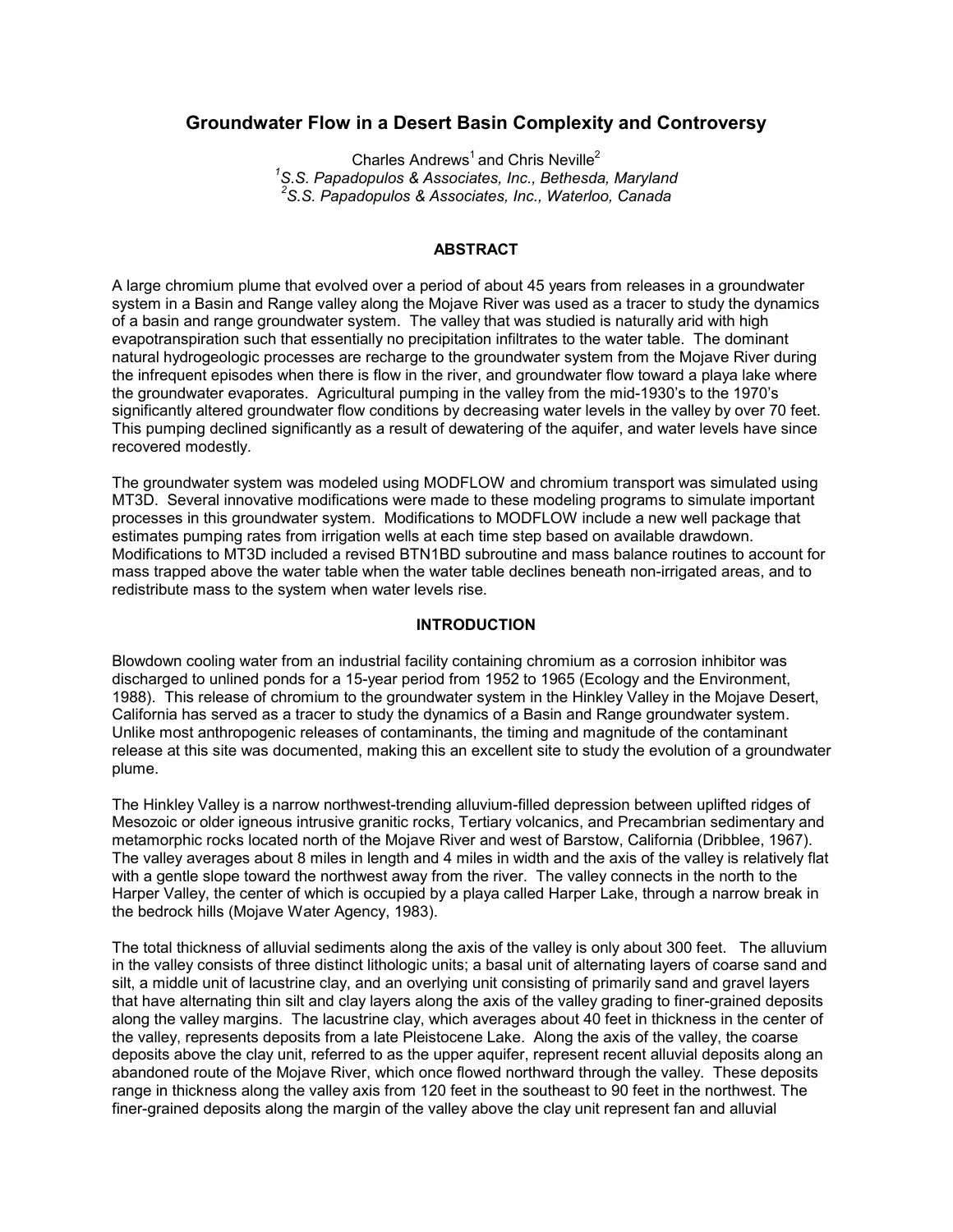deposits derived from the bedrock ridges. A schematic of the groundwater system in Hinkley Valley is shown on Figure 1.



## **Figure 1. Schematic representation of the Hinkley Valley Groundwater system.**

The estimated hydraulic conductivity of the materials comprising the upper aquifer range from 150 feet per day along the present course of the Mojave River, to 100 feet per day along the ancestral channel through the center of the valley, to 25 feet per day along the valley margins. The thickness and continuity of the lacustrine clay is such that there is little hydraulic communication between the upper and lower aquifer.

Historic groundwater flow in the Hinkley Valley was northward from the Mojave River toward the playa lake in Harper Valley, and the depth to groundwater in much of the valley was less than thirty feet. The Mojave River is the main source of recharge to the groundwater system in Hinkley Valley, but the Mojave River is mainly a river of white sand, as it seldom flows (Hardt, 1971). Between 1932 and 1994, the Mojave River only flowed on 23 occasions in the reach adjacent to the Hinkley Valley, thus providing an intermittent source of recharge. Precipitation is not a significant source of recharge as the average annual precipitation is only five inches per year.

Groundwater flow in the Hinkley Valley has been significantly influenced by groundwater withdrawals for irrigation (Durbin and Hardt, 1974). Significant irrigation pumping, primarily for the irrigation of alfalfa, began in the early 1930's and peaked in the mid-1950's when about 278,000 acre-feet per year was extracted for irrigation. The irrigation pumping significantly dewatered the shallow aquifer; water-level changes from 1930 to 1970 were over 70 feet in the center of the valley (California Department of Water Resources, 1967; Mojave Water Agency 1983). These large water-level changes effectively reduced pumping yields. As a result, much of the irrigated lands were abandoned during the next three decades,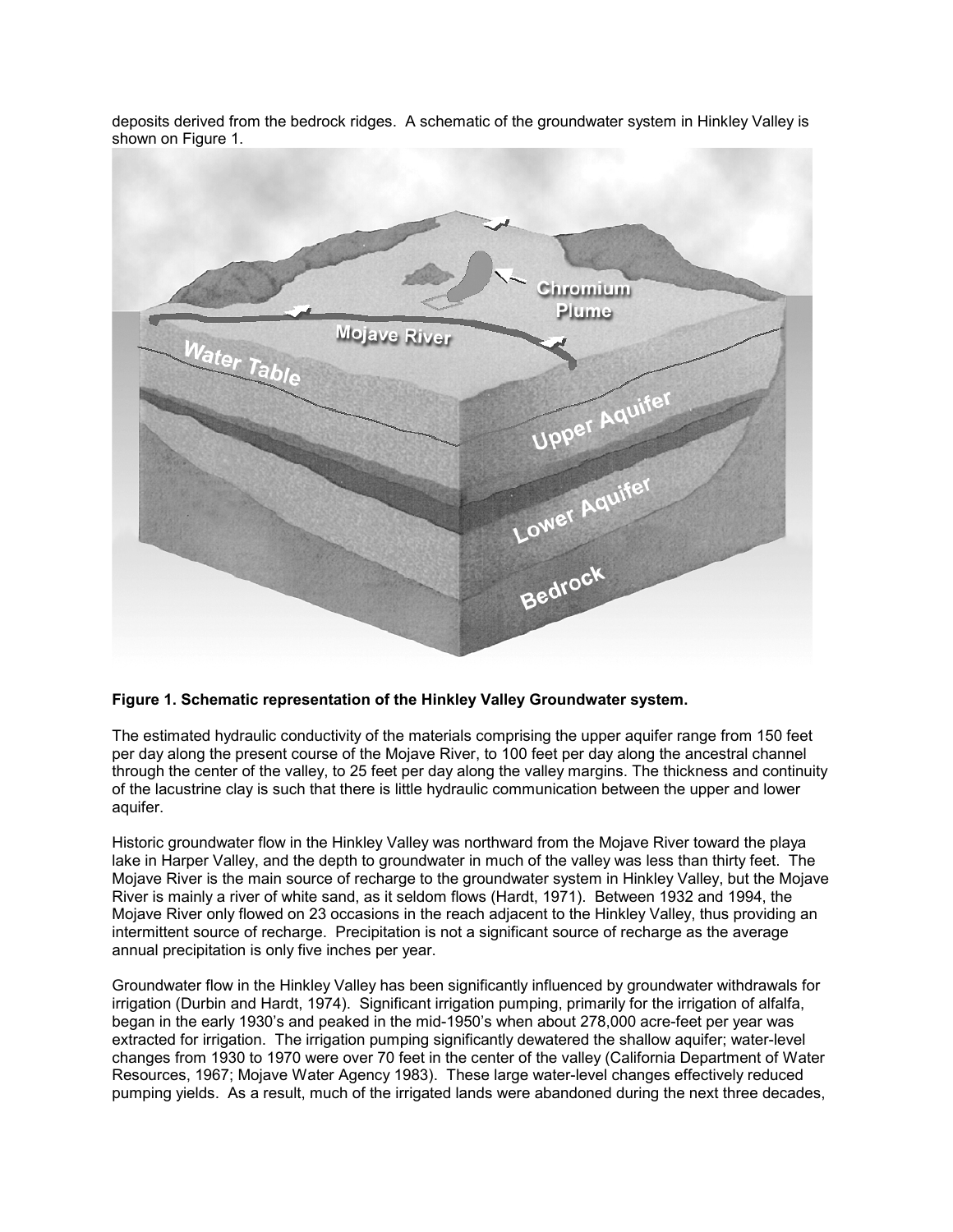and in the early 1990's only about 130,000 acre-feet per was extracted for irrigation. Over 150 irrigation wells are reported in the valley (USGS, 1960)

## **MODELING APPROACH**

Groundwater flow and the transport of chromium in the Hinkley Valley were simulated with MODFLOW (McDonald and Harbaugh, 1988) and MT3D (Zheng, 1996). A quasi-steady state model was developed to simulate conditions prior to settlement and initiation of irrigation pumping. The water levels simulated with this quasi-steady state model were used as the initial conditions for a transient simulation of the period 1930 to 1995.

The successful simulation of groundwater flow and chromium transport required addressing several difficult issues, including: 1) estimation of irrigation pumping; 2) estimation of infiltration rates from the Mojave River; 3) simulation of chromium retention in retained water above the water table; 4) simulation of chromium reactions in infiltrating irrigation water; and 5) understanding the chemical processes affecting chromium in the source area. Each of these issue is described below.

# **Irrigation Pumping**

No records of irrigation pumping were available, and only a few electrical records were located to estimate pumping. Therefore, aerial photographs were utilized to estimate irrigated acreage for 11 time intervals between 1952 and 1995 in each 40-acre tract in the Hinkley Valley. During the period when flood irrigation was practiced, prior to the1970's, an irrigation rate of 8.8 feet was specified in the model based on reported usage rates for irrigating alfalfa in the desert areas of southern California, and a rate of 7 feet was specified for spray irrigation systems. One-half of the applied water was specified as recharge to the groundwater system.

A compilation of wells in the Hinkley Valley was completed based on published records and maps, and pumping rates were assigned to wells based on location relative to irrigated fields and reported well yields. As the water table in the valley fell, in many instances the existing wells had insufficient yield to satisfy the full irrigation demand. To simulate this condition, the pumping rate specified for each irrigation well was checked at each time step to insure that the well had sufficient yield given the current saturated thickness to satisfy the irrigation demand. If the yield was less that the irrigation demand, the pump rate was reduced to the calculated yield. The following equation was used to calculate the yield of the irrigation wells at each time step:

$$
Q = \frac{4 \pi T \Delta s}{W (r^2 S / 4 T \Delta t)}
$$
 (1)

where: T is the saturated thickness times the hydraulic conductivity, ∆s is the allowable drawdown defined as the head in the node with the well at the end of the last time step minus the base of the aquifer, W is the Theis well function, r is the radius of the irrigation well, S is the storage coefficient, and ∆t is the time-step size.

## **Recharge from the Mojave River**

Recharge from the Mojave River was initially estimated from U.S. Geological Survey (USGS) gaging stations that straddle the model area. Gaging stations are located at Hodge, just upstream of the modeled area, and at Barstow, about 4 miles downstream of the modeled area. Data for the Hodge station dates back only to 1971, and flow data for earlier periods were estimated by developing a regression based on the period when data were available for both stations.

A simple approach, and the approach initially used for simulating the recharge from the Mojave River, was to develop an infiltration rate per surface area of the riverbed from the available flow data. This infiltration rate was then used to allocate the available surface-water flow beginning at the upstream end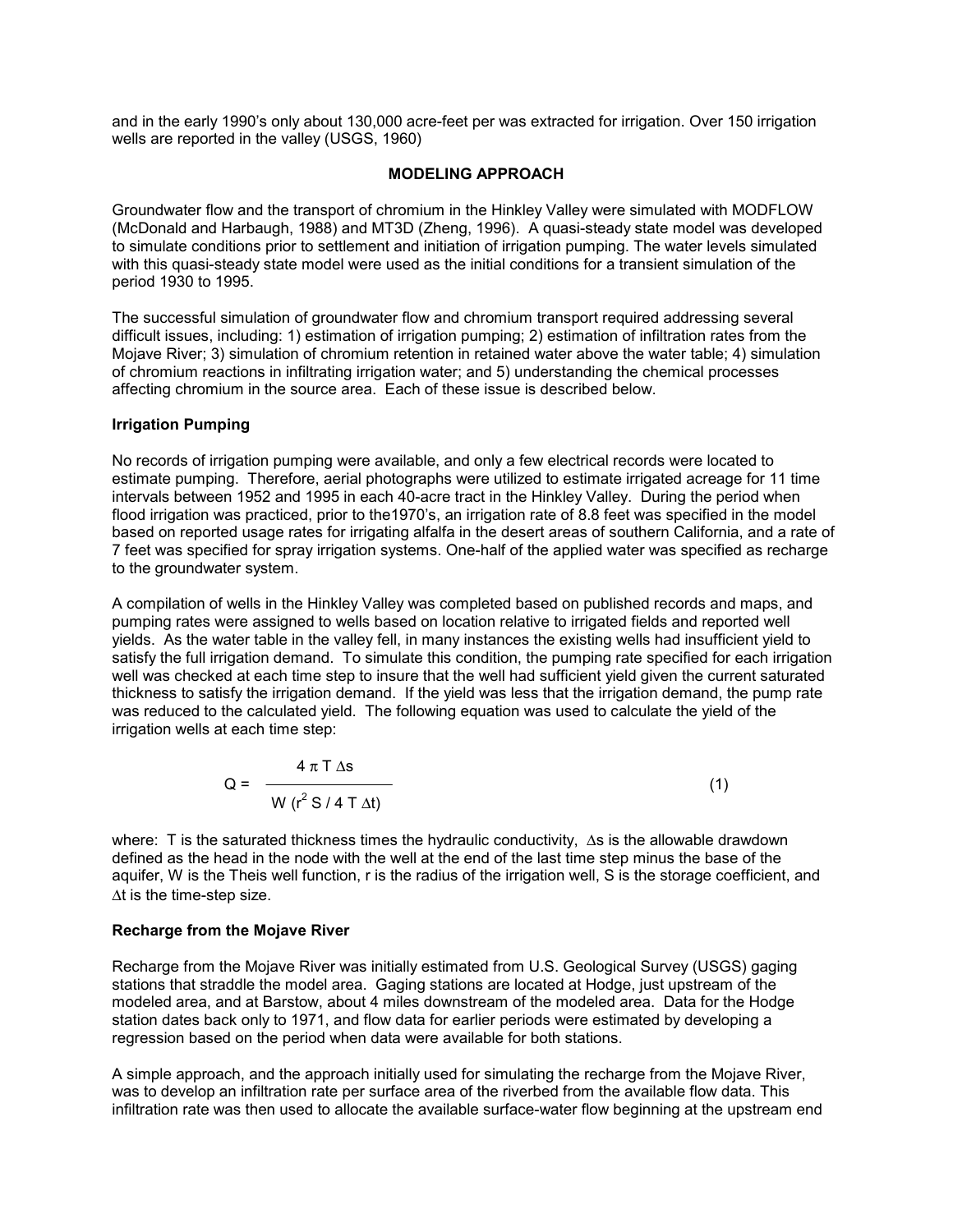of the modeled area. It was necessary to allocate flow in this manner because our observations had indicated that the decrease in surface flow through the model area was dramatic; on April 5, 1995 we observed the river flowing bank to bank at the upstream end of the modeled area and observed a dry river bed at the downstream end of the modeled area. This approach proved unsatisfactory in simulating observed water levels, as recharge was not accurately distributed along the river reach, likely because of a large uncertainty in the estimated width of the river at various stages.

The approach ultimately used to simulate the recharge from the river was to represent the river as a transient head-dependent boundary condition using the MODFLOW general-head boundary package. The head-dependent boundary condition was applied for only those periods during which river flow data indicated there were losses from the river. The time-dependent heads along the river were initially specified on the basis of the observed water levels in two wells adjacent to the river with long historical water-level records and the differences in surface elevations between nodal points representing the river and the two wells. These initial estimates of heads along the river were adjusted by a constant factor during model calibration to produce a good correspondence between measured and observed water levels at the two wells near the river. The final step was to compare the total river recharge produced with the head-dependent boundary condition to the recharge estimated from the stream gaging data. The correspondence was excellent.

# **Chromium Retention in Pore Water**

Chromium in the blowdown water was in the form of hexavalent chromium, chromate or Cr(VI), the active ingredient in the corrosion inhibitor. The chromate that was discharged to the ponds rapidly migrated to the water table, as chromate transport is not significantly retarded with respect to water in coarse-grained materials, and the recharge rates from the ponds were such that travel time from the ponds to the water table was less than one year. The chromate formed a plume that migrated northward from the location of the ponds in the direction of groundwater flow.

During the first 20 years after discharge of blowdown water to the ponds began, the water table in the shallow aquifer in the Hinkley Valley was declining rapidly. This decline in the water table trapped large quantities of chromate in the pore water above the water table (pore water is defined here as the water remaining in the aquifer materials after gravity drainage; or simply as total porosity minus specific yield). The chromate was retained in the pore water in all areas in the Hinkley Valley where recharge rates were negligible; essentially everywhere except beneath the irrigated fields. The chromate trapped in the pore water subsequently acted as a source of chromate to the groundwater when the water table rose. Beneath the irrigated areas, the recharge of irrigation water was sufficient to flush the chromate out of the pore water as the water table declined.

MT3D was modified to account for the mass retained in the pore water. A mass balance approach was developed to keep account of the retained mass. The retained mass was accounted for in a three dimensional array that was dimensioned as number of rows in finite difference grid times number of columns in the grid times one hundred, where one hundred represented the maximum decline in the water table from initial conditions in feet. When the water table was falling, at each time step the amount of mass of chromate retained for each foot decline in the water table was calculated. Mass retained per unit area per foot decline of the water table was calculated as the product of the concentration, the retardation coefficient and the difference between total porosity and specific yield. When the water table was rising, at each time step a check was made to determine if mass had accumulated in the interval through which the water table was rising during the previous period(s) when the water table was falling. If mass had accumulated, this mass was added to the water table aquifer as a source, and accumulated mass in the mass balance array was set to zero.

## **Chromium Reactions in Infiltrating Irrigation Water**

The irrigation wells in the Hinkley Valley acted as a large groundwater containment system for the chromate plume. The water pumped from the irrigation wells was applied to the fields prior to the 1970's by flood or furrow irrigation, and later by spray irrigation. The chromate in the applied water was reduced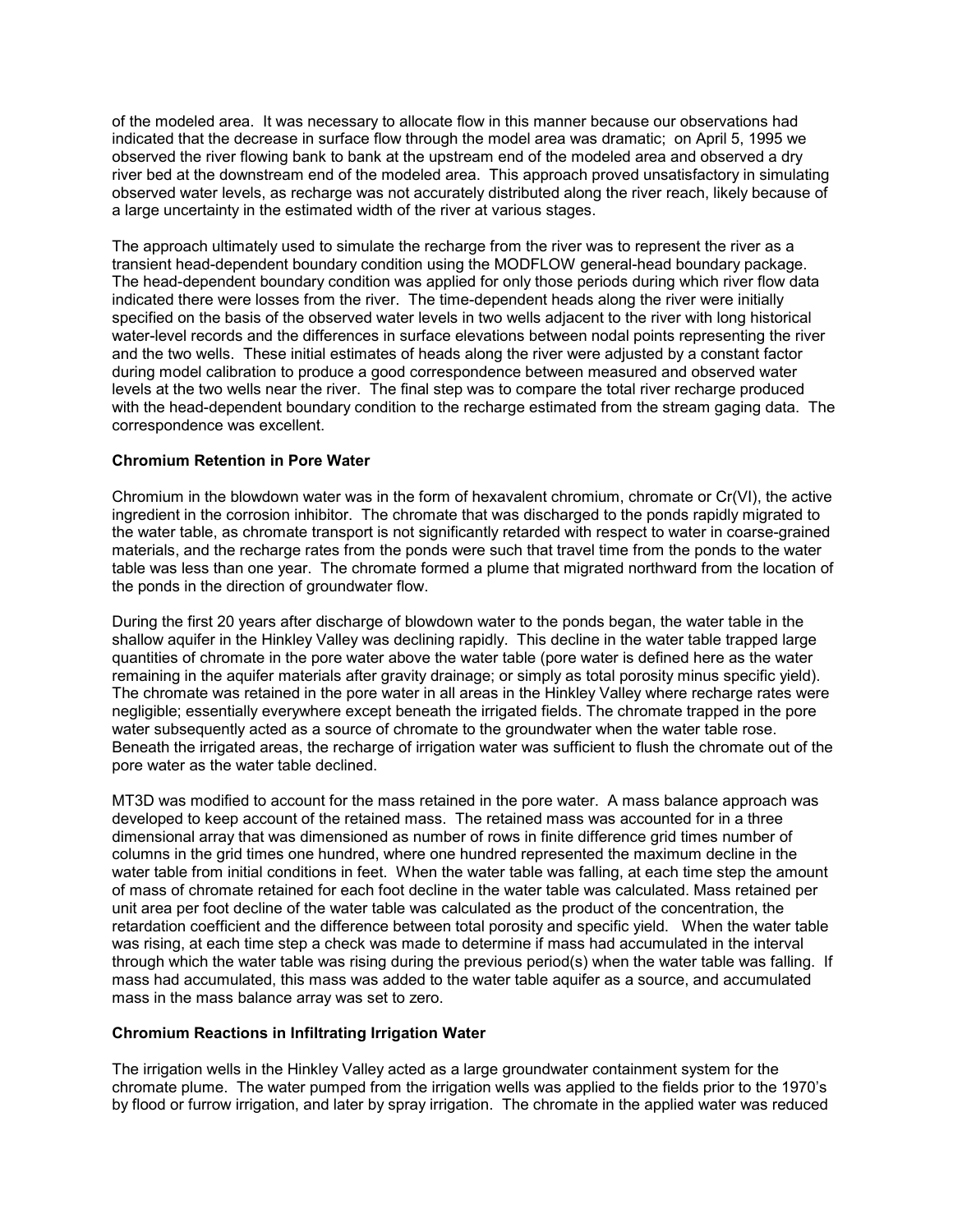to trivalent chromium, Cr(III), by the organic matter in the surface soils in the fields. Cr(III) is relatively insoluble, and as a result the chromate that was applied to the irrigated fields accumulated in the surface soils as Cr(III) minerals. Therefore, in the model, irrigation pumping was a sink for the extracted chromate. As a result of these processes, the irrigation pumping was an effective pump and treat system that contained the chromate plume.

## **Chemical Processes in Source Area**

An enigma of the chromate plume was that in the 1990's the highest chromate concentrations were still found directly beneath the ponds where the blowdown waters were originally discharged. Initial model simulation has indicated that the highest concentrations in the 1990's should be downgradient of the source area as the result of the insignificant retardation of chromate. Several hypotheses were developed to explain the high concentrations of chromate beneath the ponds, but data were not available to test the hypotheses, and the cause of the high concentrations is still not satisfactorily explained. One hypothesis was that some chromium was adsorbed to oxide surfaces and organic matter in finer-grained silt and clay layers in the upper aquifer and at the base of the upper aquifer. Another hypothesis was that some of the chromate was precipitated as calcium and barium minerals and these minerals later dissolved re-releasing chromate to the groundwater (Davis and Olson, 1995; Nikolaos and others, 1994). In the model simulation, a high retardation coefficient was specified in the upper aquifer beneath the ponds to simulate the long-term retention of chromate/chromium in this area. This approach was utilized because it was pragmatic since the controlling processes were not understood.

#### **RESULTS**

A groundwater model was developed to simulate the evolution of a chromium plume over a 45-year period. The model successfully simulated observed chromium concentrations in groundwater during a period in which large changes in water levels and groundwater flow directions occurred. The chromium plume rapidly evolved to a relatively steady-state configuration due to the containment of the plume by the irrigation pumping. Then in latter years the plume began expanding again as irrigation pumping was curtailed and rising water levels remobilized chromium retained in the unsaturated zone during periods when water levels were falling.

## **REFERENCES**

- California Department of Water Resources, 1967. Mojave River groundwater basins investigation, Bulletin 84, Sacramento, California.
- Davis, A., and Olsen R.L., 1995. The geochemistry of chromium migration and remediation in the subsurface, Ground Water, 33(5), 759-768.
- Dribblee, T.W. Jr, 1967. Areal geology of the Western Mojave Desert California, U.S. Geological Survey Professional Paper 522, Washington, D.C.
- Durbin, T.J., and Hardt W.F., 1974. Hydrologic analysis of the Mojave River, California using a mathematical model, U.S. Geological Survey Water-Resources Investigations 17-74, Menlo Park, California, November 1974.
- Ecology and the Environment, 1988. Hinkley compressor station groundwater remediation project site characterization report, submitted to Lahontan Regional Water Quality Control Board, October 14, 1988.
- Hardt, F.H., 1971. Hydrologic analysis of Mojave River Basin, California, using electric analog model, U.S. Geological Survey Open-File Report, Menlo Park, August 18, 1971.
- McDonald, M.G., and Harbaugh, A.W., 1988. A modular three-dimensional finite-difference ground-water flow model, Techniques of Water-Resources Investigations of the United States Geological Survey, Book 6, Chapter A1.
- Mojave Water Agency, 1983. Mojave River groundwater basins, historic and present conditions, Helendale Fault to Calico-Newberry Fault, Apple Valley, California, December 1983.
- Nikolaos, P.N., Robbins, G., Schere, M., McAninch, B., Binkhorst, G., Asikainen, J., and Suib, S., 1994. Vertical distribution and partitioning of chromium in a glaciofluvial aquifer, Ground Water Monitoring and Remediation, 14(3), 150-149.